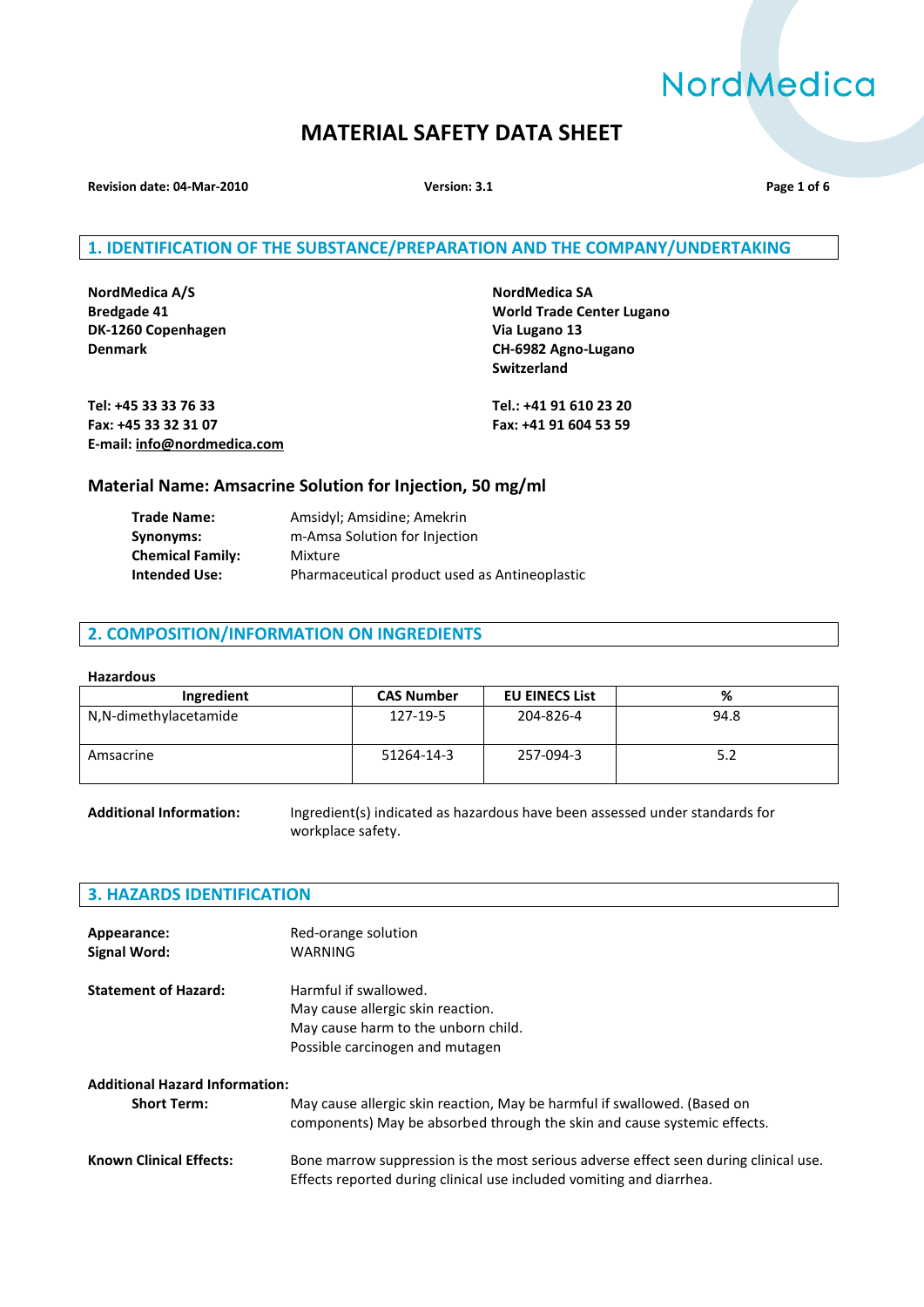Material Name: Amsacrine Solution for Injection, 50 mg/ml **Page 2** of 6 **Revision date: 04-Mar-2010 Version: 3.1**

| <b>EU Indication of danger:</b> | Toxic to reproduction:<br>Mutagenic:<br>Carcinogenic: | Category 2<br>Category 2<br>Category 2 |
|---------------------------------|-------------------------------------------------------|----------------------------------------|
| <b>EU Hazard Symbols:</b>       |                                                       |                                        |



| <b>EU Risk Phrases:</b> | R43 - May cause sensitization by skin contact.<br>R45 - May cause cancer.<br>R46 - May cause heritable genetic damage.<br>R61 - May cause harm to the unborn child.                                                                                                                                                                                                                 |
|-------------------------|-------------------------------------------------------------------------------------------------------------------------------------------------------------------------------------------------------------------------------------------------------------------------------------------------------------------------------------------------------------------------------------|
| Note:                   | This document has been prepared in accordance with standards for workplace safety,<br>which require the inclusion of all known hazards of the product or its ingredients<br>regardless of the potential risk. The precautionary statements and warnings included<br>may not apply in all cases.<br>Your needs may vary depending upon the potential for exposure in your workplace. |

# **4. FIRST AID MEASURES**

| Eye Contact:         | Immediately flush eyes with water for at least 15 minutes. If irritation occurs or<br>persists, get medical attention.                                                                                                                                        |
|----------------------|---------------------------------------------------------------------------------------------------------------------------------------------------------------------------------------------------------------------------------------------------------------|
| <b>Skin Contact:</b> | Remove clothing and wash affected skin with soap and water. This material may not<br>be completely removed by conventional laundering. Consult professional laundry<br>service. Do not home launder. If irritation occurs or persists, get medical attention. |
| Ingestion:           | Get medical attention. Do not induce vomiting unless directed by medical personnel.<br>Never give anything by mouth to an unconscious person.                                                                                                                 |
| Inhalation:          | Remove to fresh air. If not breathing, give artificial respiration. Get medical attention.                                                                                                                                                                    |

# **5. FIRE FIGHTING MEASURES**

| <b>Extinguishing Media:</b>                     | Use carbon dioxide, dry chemical, or water spray.                                                         |
|-------------------------------------------------|-----------------------------------------------------------------------------------------------------------|
| <b>Hazardous Combustion</b><br><b>Products:</b> | No data available                                                                                         |
| <b>Fire Fighting Procedures:</b>                | Wear approved positive pressure, self-contained breathing apparatus and full<br>protective turn out gear. |
| Fire / Explosion Hazards:                       | Fine particles (such as dust and mists) may fuel fires/explosions.                                        |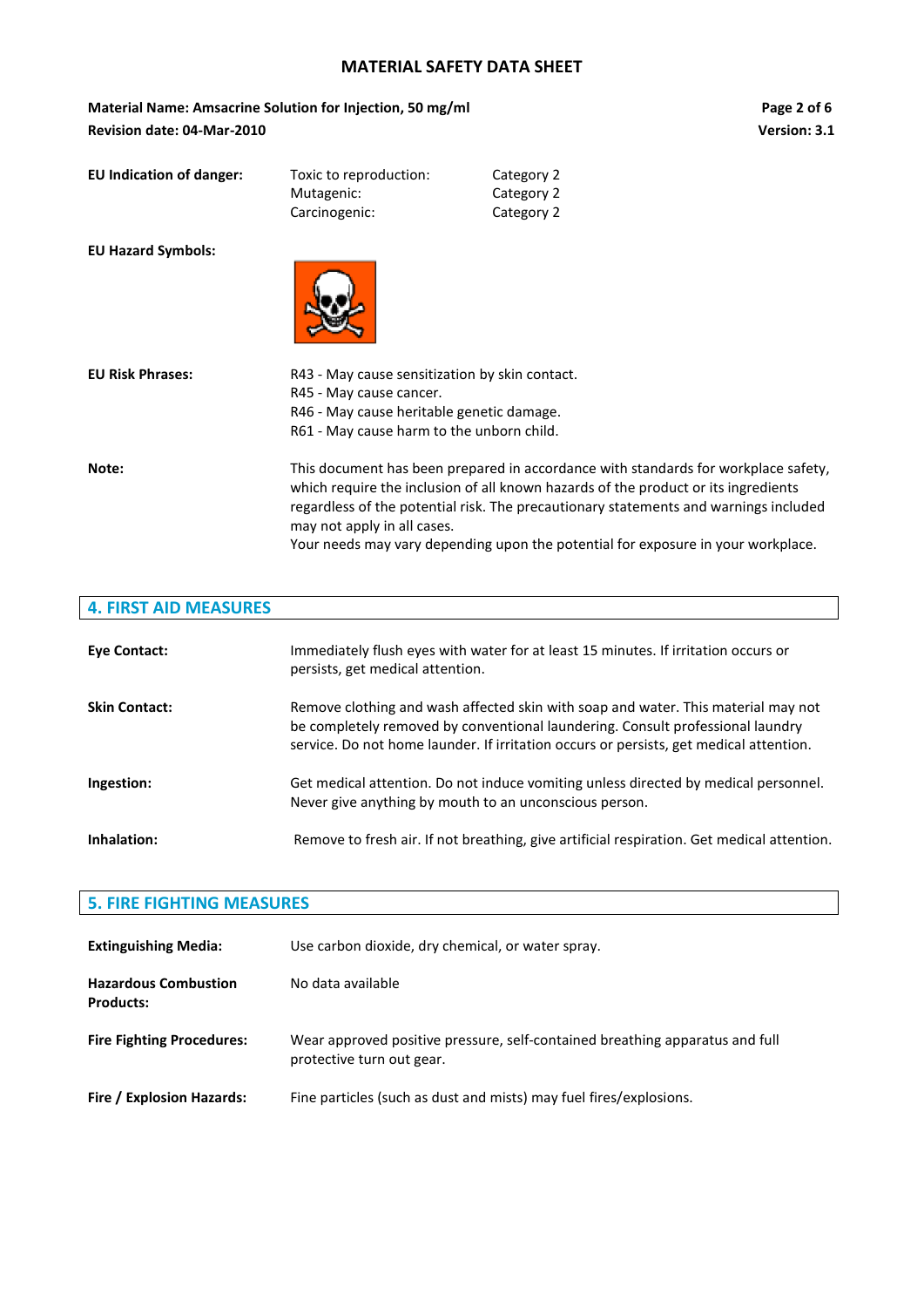**Material Name: Amsacrine Solution for Injection, 50 mg/ml Page 3 of 6** Page 3 of 6 **Revision date: 04-Mar-2010 Version: 3.1**

# **6. ACCIDENTAL RELEASE MEASURES**

|                                                      | Health and Safety Precautions: Eliminate all sources of ignition and ventilate area using explosion-proof<br>equipment. Personnel involved in clean-up should wear appropriate personal<br>protective equipment (see Section 8). Minimize exposure. |
|------------------------------------------------------|-----------------------------------------------------------------------------------------------------------------------------------------------------------------------------------------------------------------------------------------------------|
| Measures for Cleaning /                              | Contain the source of spill if it is safe to do so. Collect spill with absorbent                                                                                                                                                                    |
| Collecting:                                          | material. Clean spill area thoroughly.                                                                                                                                                                                                              |
| <b>Measures for Environmental</b>                    | Place waste in an appropriately labeled, sealed container for disposal. Care                                                                                                                                                                        |
| <b>Protections:</b>                                  | should be taken to avoid environmental release.                                                                                                                                                                                                     |
| <b>Additional Consideration for</b><br>Large Spills: | Non-essential personnel should be evacuated from affected area. Report<br>emergency situations immediately. Clean up operations should only be undertaken by<br>trained personnel.                                                                  |

#### **7. HANDLING AND STORAGE**

| <b>General Handling:</b>   | Eliminate possible ignition sources (e.g., heat, sparks, flame, impact, friction,<br>electricity), and follow appropriate grounding and bonding procedures. Avoid contact<br>with eyes, skin and clothing. Avoid breathing vapor or mist. Use with adequate<br>ventilation. |
|----------------------------|-----------------------------------------------------------------------------------------------------------------------------------------------------------------------------------------------------------------------------------------------------------------------------|
| <b>Storage Conditions:</b> | Keep in tightly closed containers away from heat and light.                                                                                                                                                                                                                 |

# **8. EXPOSURE CONTROLS / PERSONAL PROTECTION**

#### **Amsacrine**

**OEL TWA-8 Hr:** 6 ug/m3, Sensitizer, Skin The exposure limit(s) listed for solid components are only relevant if dust or mist may be generated.

**Engineering Controls:** Engineering controls should be used as the primary means to control exposures.

#### **Personal Protective Equipment:**

| Hands: | Wear two layers of disposable gloves.                                                                                                                                                                 |
|--------|-------------------------------------------------------------------------------------------------------------------------------------------------------------------------------------------------------|
| Eyes:  | Safety glasses or goggles                                                                                                                                                                             |
| Skin:  | Protective coveralls should be worn. The sleeves should either be taped or have                                                                                                                       |
|        | gloves worn over them to prevent material from contacting the skin.                                                                                                                                   |
|        | Respiratory protection: If the applicable Occupational Exposure Limit (OEL) is exceeded, wear an appropriate<br>respirator with a protection factor sufficient to control exposures to below the OEL. |

# **9. PHYSICAL AND CHEMICAL PROPERTIES:**

| <b>Physical State:</b><br><b>Molecular Formula:</b> | Solution<br>Mixture |
|-----------------------------------------------------|---------------------|
| <b>Boiling Point (°C):</b>                          | >100                |
| Flash Point (Liquid) (°C):                          | >55                 |

**Physical State: Color: Physical State:** *Solor:* **<b>Red-orange Molecular Formula:** Mixture **Molecular Weight:** Mixture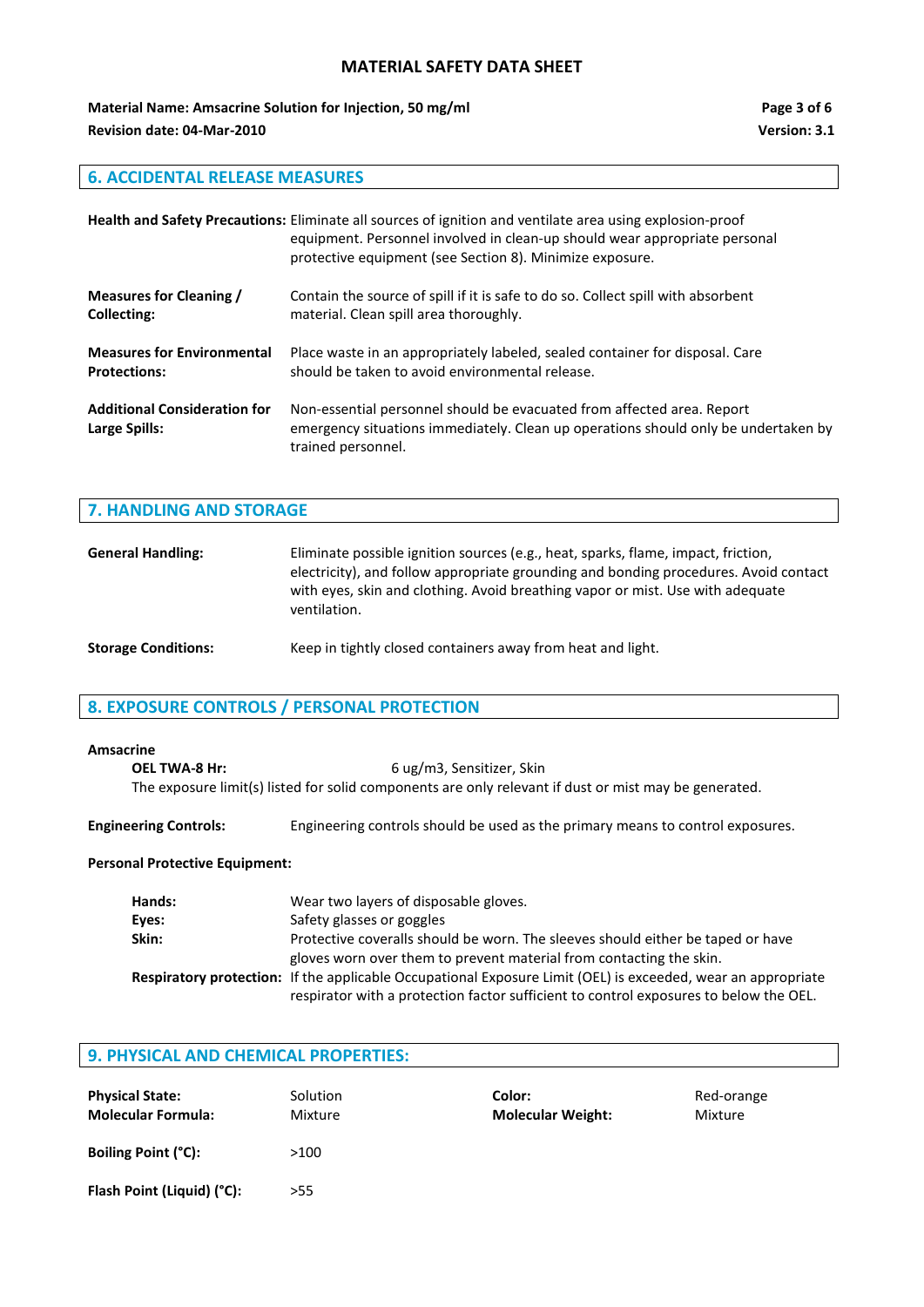**Material Name: Amsacrine Solution for Injection, 50 mg/ml Page 4 of 6** Page 4 of 6 **Revision date: 04-Mar-2010 Version: 3.1**

# **10. STABILITY AND REACTIVITY**

| Stability:<br><b>Conditions to Avoid:</b><br><b>Incompatible Materials:</b> | Stable<br>Avoid direct sunlight, conditions that might generate heat, and sources of ignition.<br>None known |
|-----------------------------------------------------------------------------|--------------------------------------------------------------------------------------------------------------|
| <b>Hazardous Decomposition</b><br><b>Products:</b>                          | None known                                                                                                   |
| <b>Polymerization:</b>                                                      | No data available                                                                                            |

# **11. TOXICOLOGICAL INFORMATION**

**General Information:** The information included in this section describes the potential hazards of the individual ingredients.

#### **Acute Toxicity: (Species, Route, End Point, Dose)**

| <b>Amsacrine</b> |                                                                    |            |                        |
|------------------|--------------------------------------------------------------------|------------|------------------------|
| Rat              | Oral                                                               | LD50       | $100 \,\mathrm{mg/kg}$ |
| Mouse            | Oral                                                               | LD50       | $243 \text{ mg/kg}$    |
| Rat              | IV                                                                 | LD50       | $24.8 \text{ mg/kg}$   |
| Mouse            | IV                                                                 | LD50       | 54.1 $mg/kg$           |
|                  | N,N-diethylacetamide                                               |            |                        |
| Rat              | Oral                                                               | LD50       | $1500 \text{ mg/kg}$   |
|                  | <b>Irritation / Sensitization: (Study Type, Species, Severity)</b> |            |                        |
| <b>Amsacrine</b> |                                                                    |            |                        |
|                  | <b>Skin Sensitization - GPMT</b>                                   | Guinea Pig | Positive               |
|                  |                                                                    |            |                        |

# **Repeated Dose Toxicity: (Duration, Species, Route, Dose, End Point, Target Organ)**

| <b>Amsacrine</b><br>13 Week(s)                                                                             | Rat | Intraperitoneal                   | $0.0975$ mg/day            | LOAEL | Bone marrow  |
|------------------------------------------------------------------------------------------------------------|-----|-----------------------------------|----------------------------|-------|--------------|
| <b>Reproduction &amp; Developmental Toxicity: (Study Type, Species, Route, Dose, End Point, Effect(s))</b> |     |                                   |                            |       |              |
| Amsacrine                                                                                                  |     |                                   |                            |       |              |
| Embryo / Fetal Development                                                                                 | Rat | Intraperitoneal                   | $0.5 \,\mathrm{mg/kg/day}$ | LOAEL | Teratogenic  |
| Embryo / Fetal Development                                                                                 | Rat | Intraperitoneal                   | $0.5 \text{ mg/kg/day}$    | LOAEL | Fetotoxicity |
| Amsacrine                                                                                                  |     |                                   |                            |       |              |
| <b>Bacterial Mutagenicity (Ames)</b>                                                                       |     | Salmonella                        |                            |       |              |
| <i>In Vitro</i> Chromosome Aberration                                                                      |     | Chinese Hamster Ovary (CHO) cells |                            |       | Positive     |
| <i>In Vivo</i> Micronucleus                                                                                |     | Mouse Bone Marrow                 |                            |       | Positive     |
| <i>In Vivo</i> Chromosome                                                                                  |     | Aberration Human Lymphocytes      |                            |       | Positive     |
| Dominant Lethal Assay                                                                                      |     | Mouse                             |                            |       |              |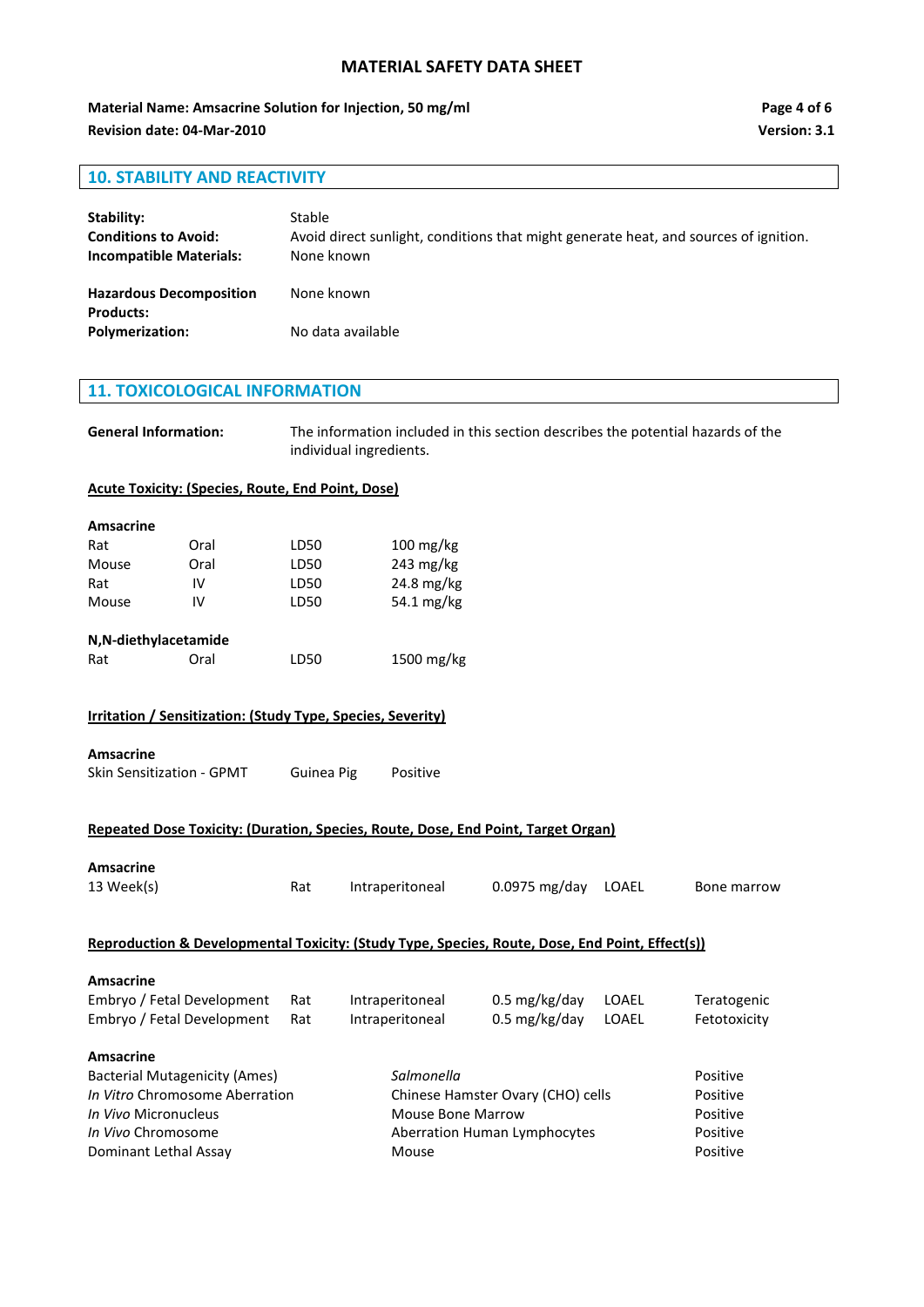**Material Name: Amsacrine Solution for Injection, 50 mg/ml Page 5 of 6 Revision date: 04-Mar-2010 Version: 3.1 Amsacrine** 2 Year(s) Rat Intravenous 1 mg/kg/day LOAEL Malignant tumors **Carcinogen Status:** See below **Amsacrine IARC:** Group 2B **OSHA:** Present **12. ECOLOGICAL INFORMATION Environmental Overview:** The environmental characteristics of this material have not been fully evaluated. Releases to the environment should be avoided.

| <b>13. DISPOSAL CONSIDERATIONS</b> |                                                                          |  |
|------------------------------------|--------------------------------------------------------------------------|--|
| <b>Disposal Procedures:</b>        | Dispose of waste in accordance with all applicable laws and regulations. |  |

#### **14. TRANSPORT INFORMATION**

Not regulated for transport under USDOT, EUADR, IATA, or IMDG regulations.

# **15. REGULATORY INFORMATION EU Symbol:** T **EU Indication of danger:** Toxic to reproduction, Category 2 Mutagenic Category 2 Carcinogenic: Category 2 **EU Risk Phrases:** R43 - May cause sensitization by skin contact. R45 - May cause cancer. R46 - May cause heritable genetic damage. R61 - May cause harm to the unborn child.4 **EU Safety Phrases:** S24 - Avoid contact with skin. S37 - Wear suitable gloves. S45 - In case of accident or if you feel unwell seek medical advice immediately (show the label where possible). S53 - Avoid exposure - obtain special instructions before use.

**OSHA Label:** WARNING Harmful if swallowed. May cause allergic skin reaction. May cause harm to the unborn child. Possible carcinogen and mutagen